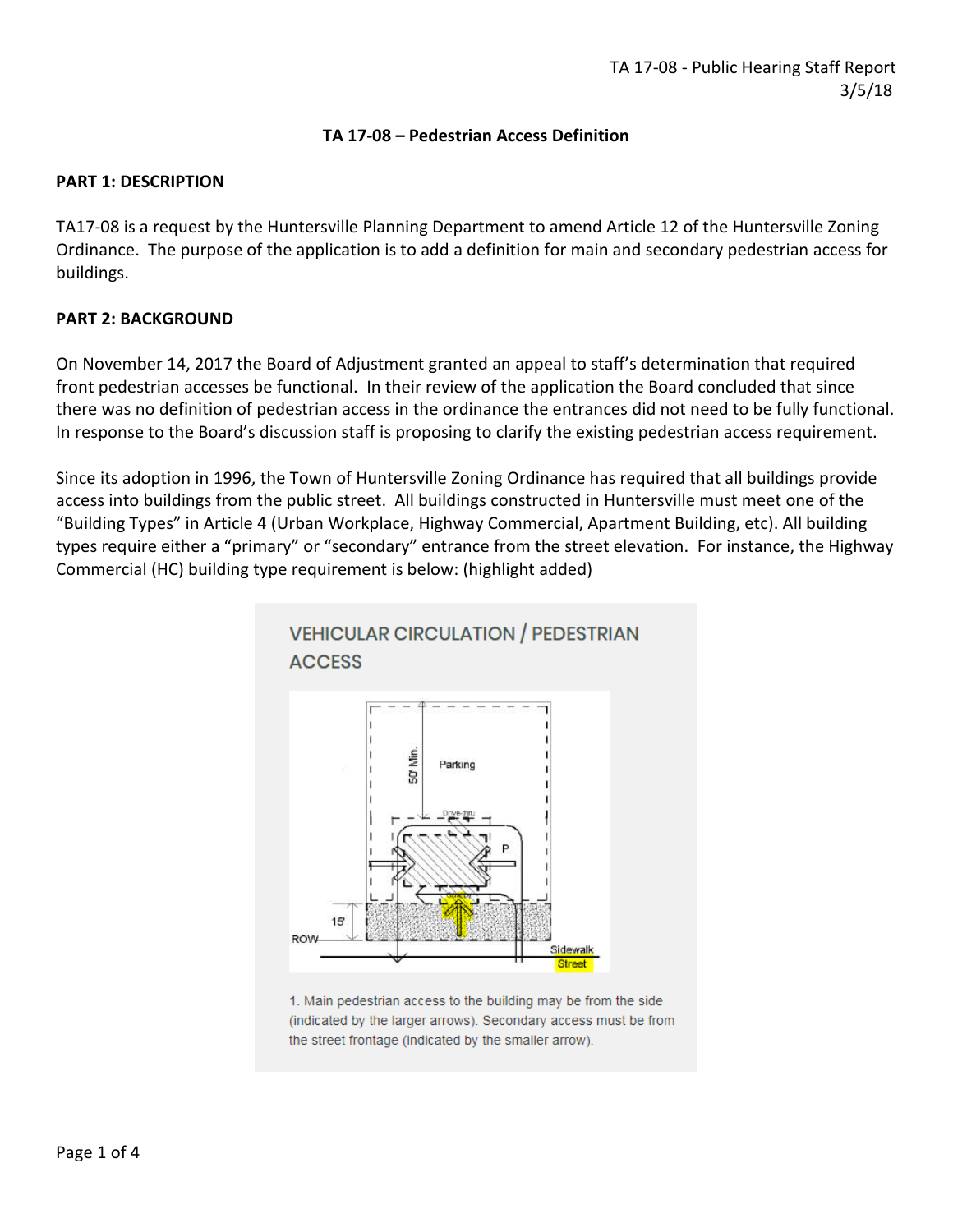Therefore for HC buildings, at least a secondary or minor building entrance along the street elevation must be provided that allows pedestrians to access the building or use.

On November 14, 2017 Caliber Collision automotive repair appealed staff's decision that their proposed street access door which led to their car repair bays did not meet the intent of the ordinance. Staff's conclusion was that there would be little reason to expect any customer access to be granted into the automotive repair bays. Additionally the applicant informed staff that the door on the street side would be locked as the business could not allow pedestrians to enter the repair bay area due to liability concerns. In the Board of Adjustment application and at the public hearing, the applicants agreed to allow pedestrians to enter a small vestibule near the repair bays from the street facing door. Then pedestrians would be able to call the staff by way of a telephone in the vestibule to have them escorted outside around the facility by an employee to the office in a separate building. The Board of Adjustment accepted the applicant's proposal as "pedestrian access" as required by the code because there is no definition of pedestrian access and nowhere in the ordinance does it stipulate that the required access be "functional". The appeal therefore was approved by a 6-1 vote. Please find the order granting the appeal attached in the agenda package.

Therefore due to the determination by the Board of Adjustment, staff has proposed this text amendment to add a definition for both "Main Pedestrian Access" and "Secondary Pedestrian Access". The proposed definitions clarify the intent of Article 4 by defining the pedestrian access as functional. Please find the drafted ordinance language attached.

The Land Development Ordinances Advisory Board (LDOAB) considered the proposed text on February 1, 2018. The committee unanimously recommended approval of the proposed text.

## **PART 3: RELEVANT SECTIONS OF THE HUNTERSVILLE 2030 COMMUNITY PLAN AND APPLICABLE LONG RANGE PLANS**

The following are examples of relevant plans and polices from the 2030 Huntersville Community Plan that may be incorporated into the Board's statement of consistency for approval or denial of the request.

- Policy CD-1: Land Use/Transportation Integration: Functional pedestrian access on the street side creates a shorter walking distance between buildings and therefore encourages pedestrian activity.
- Policy CD-4: Multi-Modal Transportation Network: Well-designed walkable development encourages pedestrian activity which reduces the need for vehicular transportation and supports a sustainable land development pattern.
- Policy CD-6: Architecture and Place Making: Requiring development to have a functional access from the street leads the building to at least be partly oriented to the street architecturally, creating an appealing street front.

## **PART 4: STAFF RECOMMENDATION**

Staff recommends approval of the application to address the Board of Adjustment concerns and to clarify the requirements of Article 4.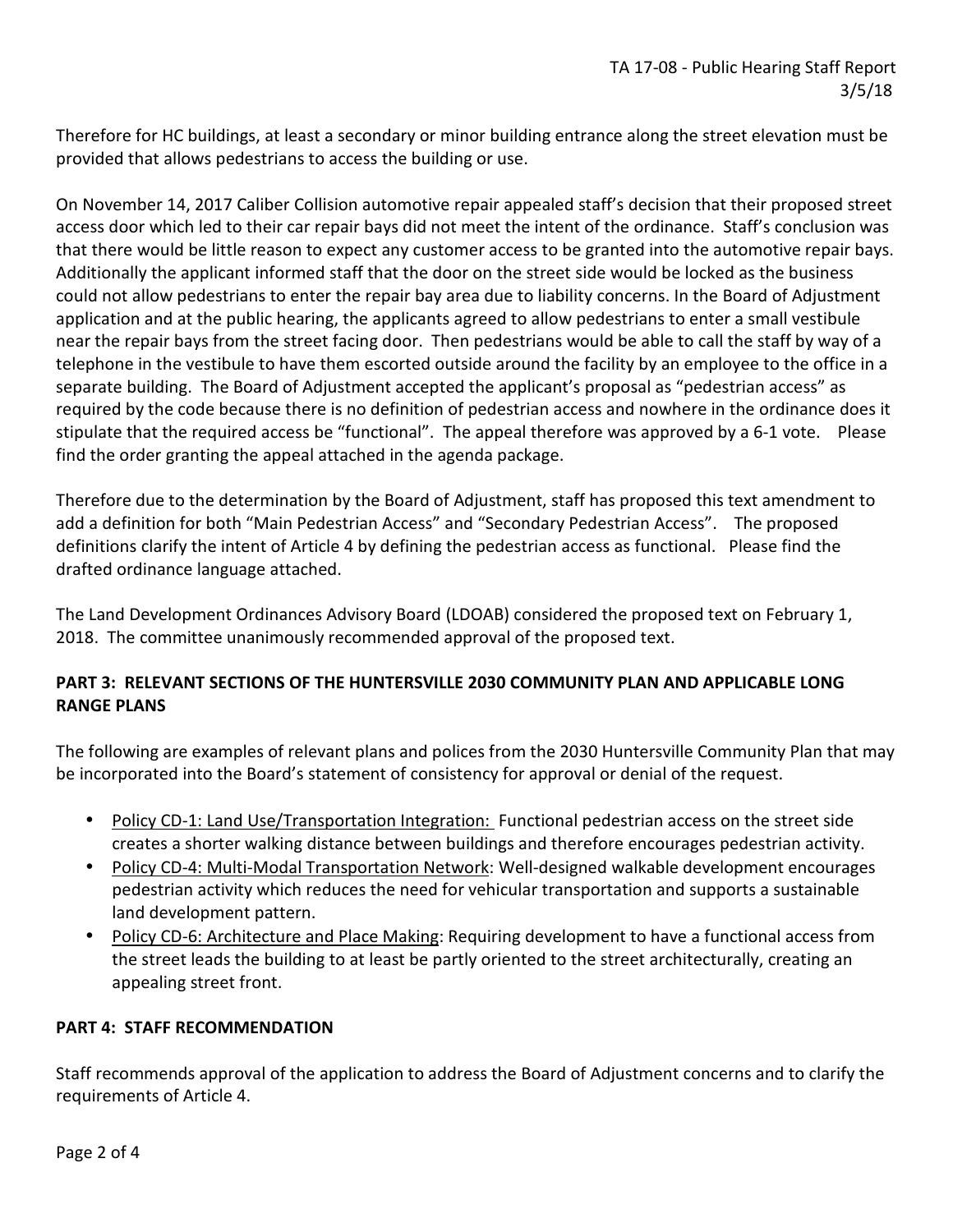### **PART 5: PUBLIC HEARING**

The Public Hearing is scheduled for March 5, 2018.

### **PART 6: PLANNING BOARD RECOMMENDATION**

The Planning Board is scheduled to hear this text amendment on March 27, 2018.

#### **PART 7: ATTACHMENTS AND ENCLOSURES**

- Draft Language Ordinance
- Order Granting Appeal Caliber Collision
- November 14 Board of Adjustment Minutes Caliber Collision Appeal
- Huntersville Ordinance Advisory Board Minutes
- Text Amendment Application